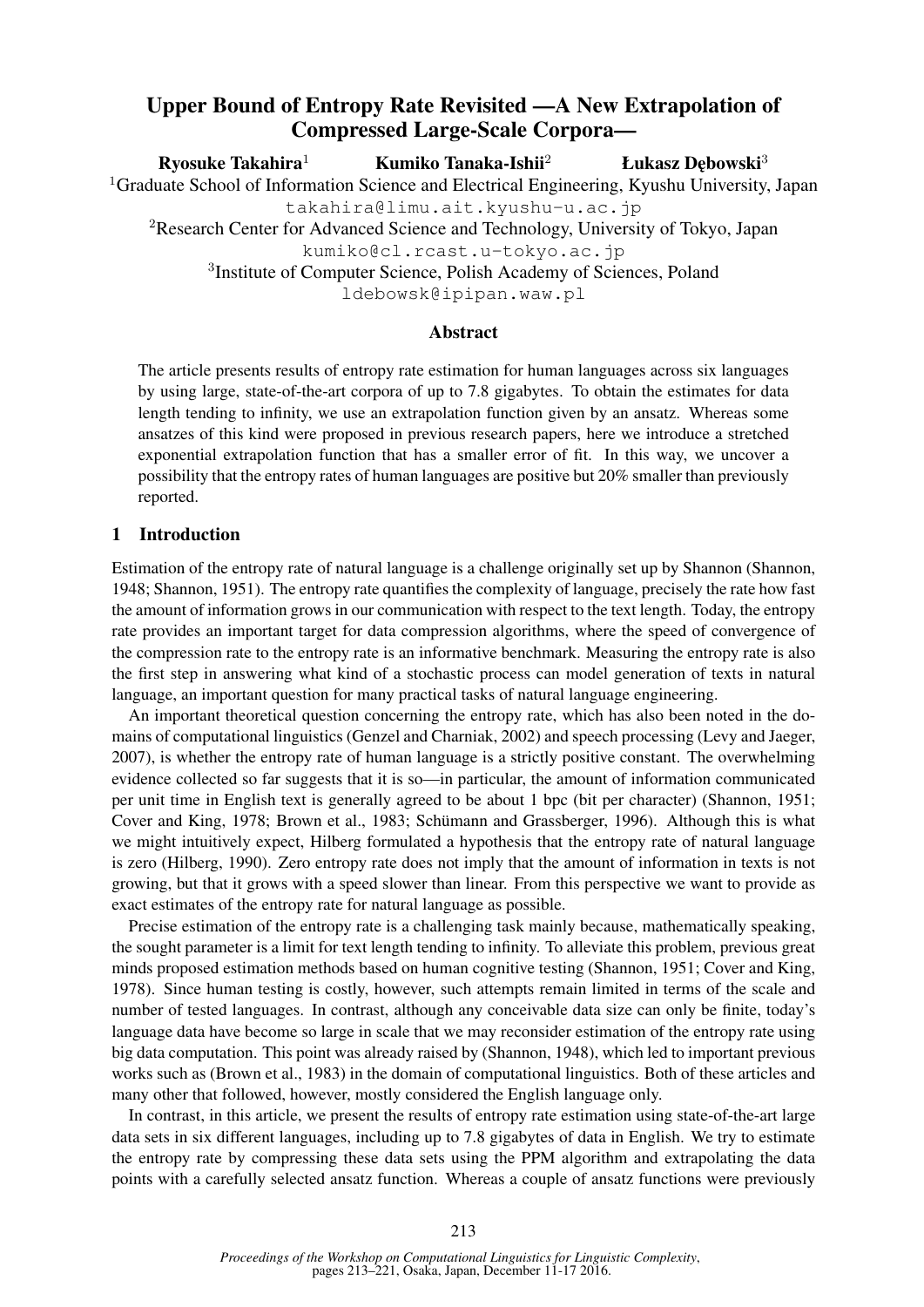proposed in (Hilberg, 1990; Crutchfield and Feldman, 2003; Ebeling and Nicolis, 1991; Schümann and Grassberger, 1996), here we introduce another function, which is a stretched exponential function and enjoys the same number of parameters as previous proposals. The new functions yields a smaller error of fit. As a result, we arrive at the entropy rate estimates which are positive but 20% smaller than previously reported.

# 2 Entropy Rate

Let  $X_1^{\infty}$  be a stochastic process, i.e., an infinite sequence of random variables  $X = X_1, X_2, X_3, \dots$  with each random variable  $X_i$  assuming values  $x \in \mathbb{X}$ , where  $\mathbb X$  is a certain set of countably many symbols. For natural language, for instance,  $X$  can be a set of characters, whereas  $X_1^{\infty}$  is an infinite corpus of texts. Let  $X_i^j$  $i$ , where  $i \leq j$ , denote a finite subsequence  $X_i^j = X_i, X_{i+1}, \ldots, X_j$  of  $X_1^{\infty}$  and let  $P(X_i^j = x_i^j)$  $\binom{j}{i}$ denote a probability function of the subsequence  $X_i^j$  $i$ . The Shannon entropy of a finite subsequence  $X_i^j$ i is defined as:

$$
H(X_i^j) = -\sum_{x_i^j} P(X_i^j = x_i^j) \log_2 P(X_i^j = x_i^j),\tag{1}
$$

where sequences  $x_i^j$  $i$  are instances of  $X_i^j$  $i<sub>i</sub>$  (Shannon, 1948). In contrast, the entropy rate of the infinite sequence  $X$  is defined as (Cover and Thomas, 2006):

$$
h = \lim_{n \to \infty} \frac{H(X_1^n)}{n}.
$$
 (2)

The entropy rate is the amount of information per element for the data length tending to infinity.

Let us note that the entropy rate quantifies the asymptotic growth of the number of possible values of an infinite sequence  $X_1^{\infty}$ . Roughly speaking, there are effectively only  $2^{nh}$  possible values for a subsequence  $X_1^n$ , where n is the sequence length. In other words, condition  $h > 0$  is tantamount to an exponential growth of the number of possible sequences with respect to n. Value  $h = 0$  need not mean that the number of possibilities does not grow. For instance, for a sequence  $X_1^n$  whose number of possibilities grows like  $2^{\frac{1}{A\sqrt{n}}}$ , as supposed by Hilberg (1990), we have  $h = 0$ . Although the number of possibilities for such a sequence of random variables grows quite fast, the speed of the growth cannot be properly measured by the entropy rate.

The entropy rate thus quantifies, to some extent, the degree of randomness or freedom underlying the text characters to follow one another. For human languages, the occurrence of a linguistic element, such as a word or character, depends on the previous elements, and there are many long repetitions. This results in a lower value of the entropy rate than for a random sequence, but the ultimate degree of randomness in natural language is hard to simply guess. Whereas Hilberg (1990) supposed that  $h = 0$ holds for natural language, this is only a minority view. According to the overwhelming experimental evidence the entropy of natural language is strictly positive (Shannon, 1951; Cover and King, 1978; Brown et al., 1983; Schümann and Grassberger, 1996). We may ask however whether these known estimates are credible. In fact, if convergence of  $H(X_1^n)/n$  to the entropy rate is very slow, this need not be so. For this reason, while estimating the entropy rate, it is important to investigate the speed of the estimate convergence.

## 3 Direct estimation methods

There are several methods to estimate the entropy rate of natural language. These can be largely divided into methods based on human cognitive testing and methods based on machine computation. Estimation via human cognitive testing is mainly conducted by showing a substring of a text to a human examinee and having him or her guess the character to follow the substring. This method was introduced by Shannon (1951). He tested an unmentioned number of examinees with the text of Dumas Malone's "Jefferson

This work is licenced under a Creative Commons Attribution 4.0 International License. License details: http:// creativecommons.org/licenses/by/4.0/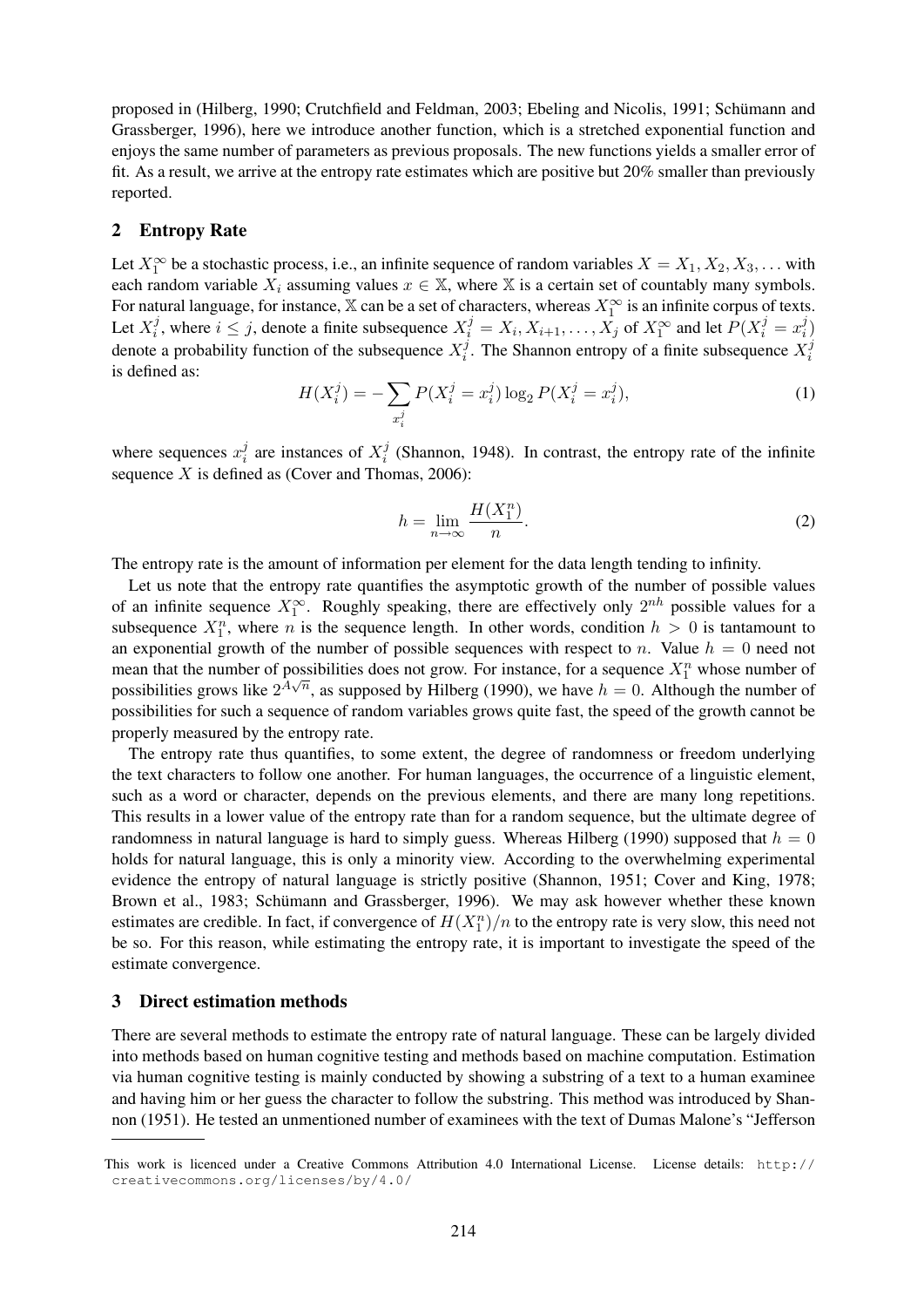the Virginian" and obtained  $h \approx 1.3$  bpc. This method was improved by Cover and King (1978) as a sort of gambling. The results with 12 examinees produced an average of  $h \approx 1.34$  bpc. Human cognitive testing has the advantage over methods based on machine computations that the estimates of entropy rate converge faster. Unfortunately, such human cognitive testing is costly, so the number of examinees involved is small and the samples are rather short. It is also unclear whether human examinees guess the text characters according to the true probability distribution.

In contrast, today, estimation of the entropy rate can be performed by big data computation. For this paradigm, two specific approaches have been considered so far.

- 1. The first approach is to estimate the probabilistic language models underlying formula (2). A representative classic work is (Brown et al., 1983), who reported  $h \approx 1.75$  bpc, by estimating the probability of trigrams in the Brown National Corpus.
- 2. The second approach is to compress the text using a data compression algorithm. Let  $R(X_1^n)$  denote the size in bits of text  $X_1^n$  *after* the compression. Then the code length per unit,  $r(n) = R(X_1^n)/n$ , is always larger than the entropy rate (Cover and Thomas, 2006),

$$
r(n) \ge h. \tag{3}
$$

We call  $r(n)$  the *encoding rate* in the rest of this article.

In the following we will apply the second approach. In fact, there are various algorithms to compress texts. Within our context we are interested in *universal* methods. A universal text compressor guarantees that the encoding rate converges to the entropy rate, provided that the stochastic process  $X_1^{\infty}$  is stationary and ergodic, i.e., equality

$$
\lim_{n \to \infty} r(n) = h \tag{4}
$$

holds with probability 1. Among the important known universal compressors we can name: the Lempel-Ziv (LZ) code (Ziv and Lempel, 1977), the PPM code (Bell et al., 1990), and a wide class of grammarbased codes (Kieffer and Yang, 2000), with many particular instances such as SEQUITUR (Nevill-Manning and Witten, 1997) and NSRPS (Non-Sequential Recursive Pair Substitution) (Ebeling and Nicolis, 1991; Grassberger, 2002). Whereas all these codes are universal, they are not equal. Let us briefly describe some properties of these compressors. First of all, they are based on different principles. The LZ code and the grammar-based codes compress texts roughly by detecting repeated substrings and replacing them with shorter identifiers. A proof of universality of the LZ code can be found in (Cover and Thomas, 2006), whereas the proof of universality of grammar-based codes can be found in (Kieffer and Yang, 2000). In contrast, the PPM code is an  $n$ -gram based language modeling method (Bell et al., 1990) which applies variable length  $n$ -grams and arithmetic coding. The PPM code is guaranteed to be universal when the length of the  $n$ -gram is considered up to infinity (Ryabko, 2010).

A very important question for our application is the scaling of the encoding rate of universal codes for finite real data. Since the probabilistic model of natural language remains unknown, the notion of universality may serve only as a possible standard to obtain a stringent upper bound. One may raise some doubt that natural language is strictly stationary since the word probabilities do vary across time, as indicated by (Baayen, 2001). Moreover, many off-the-shelf compressors are not strictly universal, since they are truncated in various ways to gain the computational speed. Therefore, a suitable compressor can only be chosen through experimental inspection.

Among state-of-the-art compressors, we have considered zip, lzh, tar.xz, and 7-zip LZMA for the LZ methods and 7-zip PPMd for the PPM code. In Figure 1 (right panel) we show how the encoding rate depends on the data length for a Bernoulli process with  $p = 0.5$  (left panel, listed later in the first line of the third block of Table 1) and for natural language data of Wall Street Journal corpus (right panel, listed in the third line of the third block of Table 1). First, let us consider the Bernoulli process, which is a simple artificial source. Formally, the Bernoulli process is a sequence of independent random variables taking the value of 1 with probability p and 0 with probability  $1 - p$ . There are two known theoretical results for this process: The theoretically proven encoding rate of the LZ code is as much as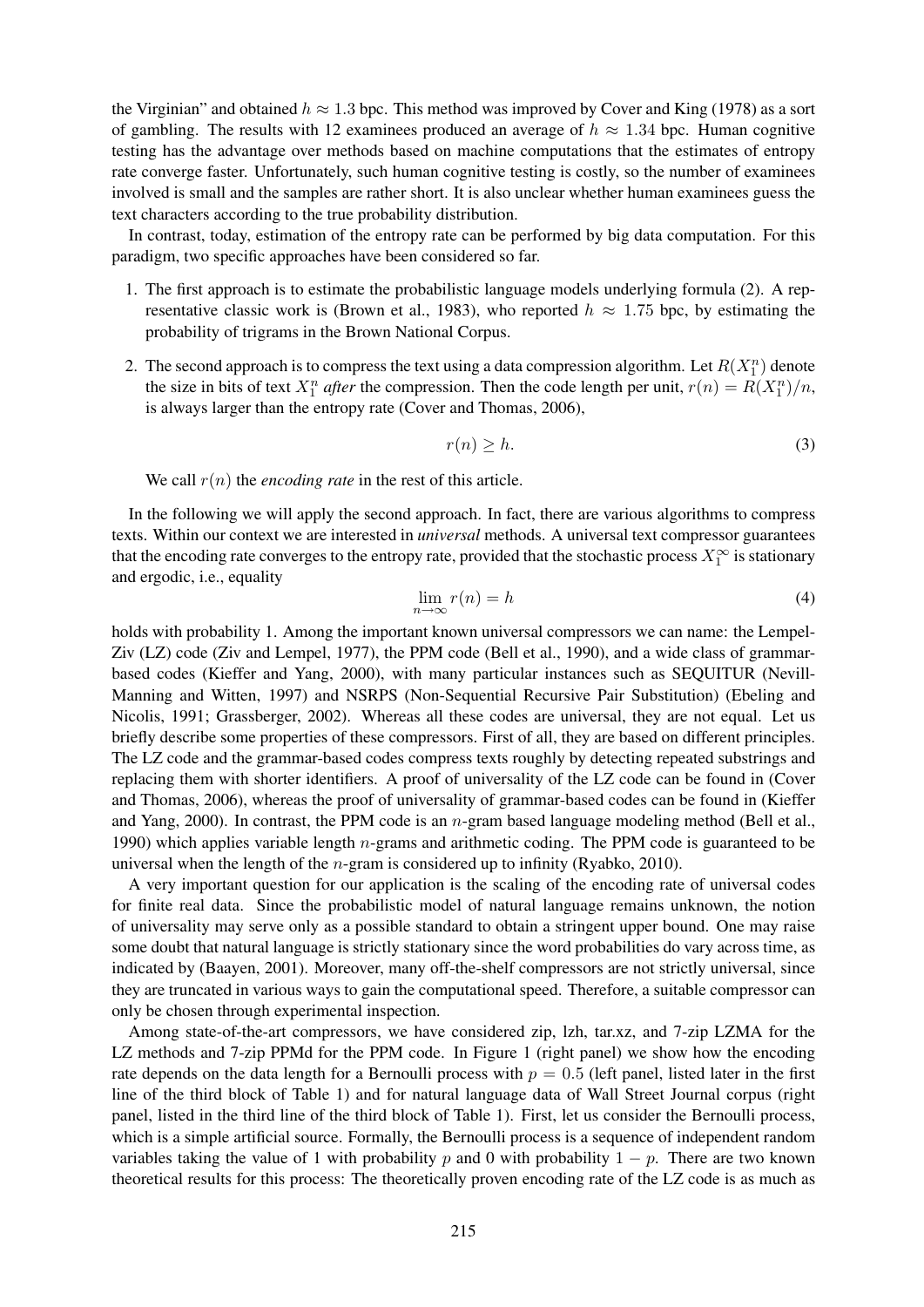

Figure 1: Compression results for a Bernoulli process ( $p = 0.5$ , left panel) and Wall Street Journal (right panel) for LZ, PPM, and SEQUITUR.

 $r(n) = A/(\log n) + h$  (Louchard and Szpankowski, 1997), whereas the encoding rate for the PPM code is proved to be only  $r(n) = A(\log n)/n + h$  (Barron et al., 1998; Atteson, 1999). Thus the convergence is extremely slow for the LZ code and quite fast for the PPM code. This exactly can be seen in Figure 1 (left panel), where all data points for the LZ code remain way above 1.0 bpc, the true entropy rate, while the data points for the PPM code practically converge to 1.0 bpc.

As for natural language data, whereas the empirical speed of convergence is much slower for the Wall Street Journal, the gradation of the compression algorithms remains the same. Algorithms such as zip and lzh get saturated probably because they are truncated in some way, whereas SEQUITUR, 7-zip LZMA and 7-zip PPMd gradually improve their compression rate the more data they read in. Since the encoding rate is visibly the smallest for 7-zip PPMd, in the following, we will use this compressor to estimate the entropy rate for other natural language data.

#### 4 Extrapolation Functions

Many have attempted to estimate the entropy rate via compression. For example, paper (Bell et al., 1990) reported  $h \approx 1.45$  bpc for the collected works of Shakespeare in English. Majority of the previous works, however, reported only a single value of the encoding rate for the maximal size of the available data. Whereas any computation can handle only a finite amount of data, the true entropy rate is defined in formula (2) as a limit for infinite data. The later fact should be somehow taken into consideration, especially if convergence (4) is slow, which is the case of natural language. One way to fill this gap between the finite data and the infinite limit is to use extrapolation. In other words, the encoding rate  $r(n)$ is calculated for many n and the plots are extrapolated using some function  $f(n)$ . Since the probabilistic model of natural language is unknown, function  $f(n)$  has been considered so far in form of an ansatz.

Previously, two ansatzes have been proposed, to the best of our knowledge. The first one was proposed by Hilberg (1990). He examined the original paper of (Shannon, 1951), which gives a plot of some upper bounds of  $H(X_1^n)/n$ . Since Hilberg believed that the entropy rate vanishes,  $h = 0$ , his ansatz was

$$
f_0(n) = An^{\beta - 1},\tag{5}
$$

with  $\beta \approx 0.5$ , according to Hilberg. If we do not believe in a vanishing entropy rate, the above formula can be easily modified as

$$
f_1(n) = An^{\beta - 1} + h,\tag{6}
$$

so that it converges to an arbitrary value of the entropy rate, cf., (Crutchfield and Feldman, 2003). Another ansatz was given in papers (Ebeling and Nicolis, 1991) and (Schümann and Grassberger, 1996). It reads

$$
f_2(n) = An^{\beta - 1} \ln n + h. \tag{7}
$$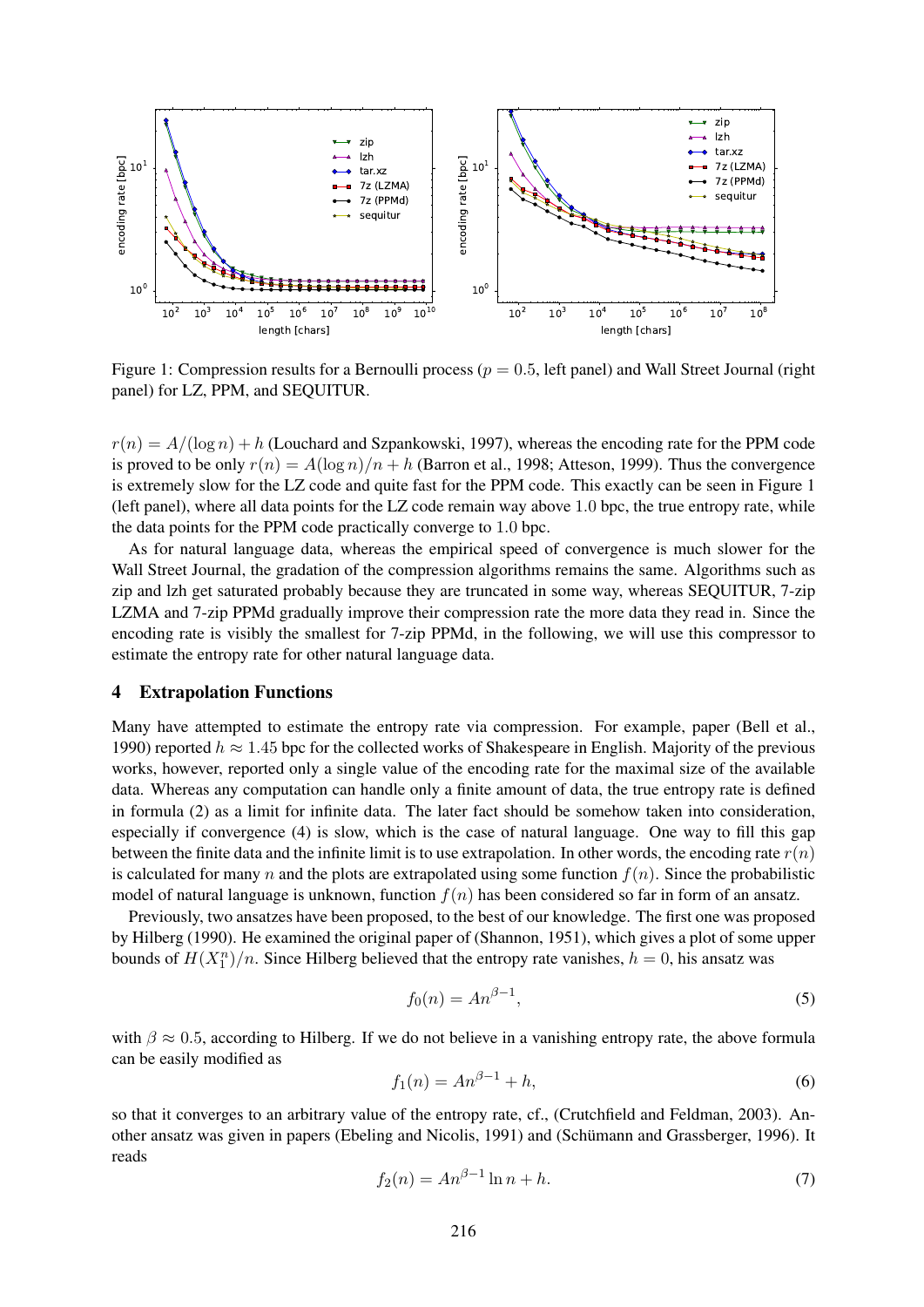|                                      |          |            | encoding | $f_1(n)$ |                  | $f_3(n)$ |                  |
|--------------------------------------|----------|------------|----------|----------|------------------|----------|------------------|
| Text                                 | Language | Size       | rate     | h        | error            | h        | error            |
|                                      |          | (chars)    | (bit)    | (bit)    | $\times 10^{-2}$ | (bit)    | $\times 10^{-2}$ |
| Large Scale Random Document Data     |          |            |          |          |                  |          |                  |
| <b>Agence France-Presse</b>          | English  | 4096003895 | 1.402    | 1.249    | 1.078            | 1.033    | 0.757            |
| Associated Press Worldstream         | English  | 6524279444 | 1.439    | 1.311    | 1.485            | 1.128    | 1.070            |
| Los Angeles Times/Washington Post    | English  | 1545238421 | 1.572    | 1.481    | 1.108            | 1.301    | 0.622            |
| New York Times                       | English  | 7827873832 | 1.599    | 1.500    | 0.961            | 1.342    | 0.616            |
| Washington Post/Bloomberg            | English  | 97411747   | 1.535    | 1.389    | 1.429            | 1.121    | 0.991            |
| Xinhua News Agency                   | English  | 1929885224 | 1.317    | 1.158    | 0.906            | 0.919    | 0.619            |
| Wall Street Journal                  | English  | 112868008  | 1.456    | 1.320    | 1.301            | 1.061    | 0.812            |
| Central News Agency of Taiwan        | Chinese  | 678182152  | 5.053    | 4.459    | 1.055            | 3.833    | 0.888            |
| Xinhua News Agency of Beijing        | Chinese  | 383836212  | 4.725    | 3.810    | 0.751            | 2.924    | 0.545            |
| People's Daily (1991-95)             | Chinese  | 101507796  | 4.927    | 3.805    | 0.413            | 2.722    | 0.188            |
| Mainichi                             | Japanese | 847606070  | 3.947    | 3.339    | 0.571            | 2.634    | 0.451            |
| Le Monde                             | French   | 727348826  | 1.489    | 1.323    | 1.103            | 1.075    | 0.711            |
| <b>KAIST Raw Corpus</b>              | Korean   | 130873485  | 3.670    | 3.661    | 0.827            | 3.327    | 1.158            |
| Mainichi (Romanized)                 | Japanese | 1916108161 | 1.766    | 1.620    | 2.372            | 1.476    | 2.067            |
| People's Daily (pinyin)              | Chinese  | 247551301  | 1.850    | 1.857    | 1.651            | 1.667    | 1.136            |
| Small Scale Data                     |          |            |          |          |                  |          |                  |
| Ulysses (by James Joyce)             | English  | 1510885    | 2.271    | 2.155    | 0.811            | 1.947    | 1.104            |
| À la recherche du temps perdu        | French   | 7255271    | 1.660    | 1.414    | 0.770            | 1.078    | 0.506            |
| (by Marcel Proust)                   |          |            |          |          |                  |          |                  |
| The Brothers Karamazov               | Russian  | 1824096    | 2.223    | 1.983    | 0.566            | 1.598    | 0.839            |
| (by Fyodor Dostoyevskiy)             |          |            |          |          |                  |          |                  |
| Daibosatsu toge (by Nakazato Kaizan) | Japanese | 4548008    | 4.296    | 3.503    | 1.006            | 2.630    | 0.875            |
| Dang Kou Zhi (by by Wan-Chun Yu)     | Chinese  | 665591     | 6.739    | 4.479    | 1.344            | 2.988    | 1.335            |

Table 1: Data used in this work, its size, its encoding rate, entropy rate and the error

Using this ansatz, paper (Schümann and Grassberger, 1996) obtained  $h \approx 1.7$  bpc for the collected works of Shakespeare and  $h \approx 1.25$  bpc for the LOB corpus of English.

We have used up to 7.8 gigabytes of data for six different languages and quite many plots were available for fitting, as compared to previous works. As will be shown in §6.1, function  $f_1(n)$  does not fit well to our plots. Function  $f_1(n)$ , however, is no more than *some* ansatz. If we can devise another ansatz that fits better, then this should rather be used to estimate the entropy rate. In fact we have come across a better ansatz. The function we consider in this article is a stretched exponential function,

$$
f_3(n) = \exp(An^{\beta - 1} + h'),
$$
\n(8)

which embeds function  $f_1(n)$  in an exponential function and yields the entropy rate  $h = \exp h'$ . In fact, function  $f_3(n)$  converges to h slower than  $f_1(n)$ . In a way, this is desirable since slow convergence of the encoding rate is some general tendency of the natural language data. As a by-product, using function  $f_3(n)$  we will obtain smaller estimates of the entropy rate than using function  $f_1(n)$ .

# 5 Experimental Procedure

#### 5.1 Data preparation

Table 1 lists our data, including each text, its language and size in the number of characters, its encoding rate using the full data set (the minimal observed encoding rate), and the extrapolation results for the entropy rate  $h$ , including the error of the estimates—as defined in §5.2 and analyzed later. We carefully chose our data by examining the redundancies. Many of the freely available large-scale corpora suffer from poor quality. In particular, they often contain artificially long repetitions. Since such repetitions affect the entropy rate estimates, we have only used corpora of a carefully checked quality, making sure that they do not contain large chunks of a repeated text.

The table contains two blocks. The first block contains state-of-the-art large-scale corpora of texts. As will be shown in our experiments, the plots for the raw corpora often oscillated due to the topic change. To overcome this problem we have performed randomization and averaging. First, we have shuffled the corpora at the level of documents and, second, we have averaged ten different random permutations for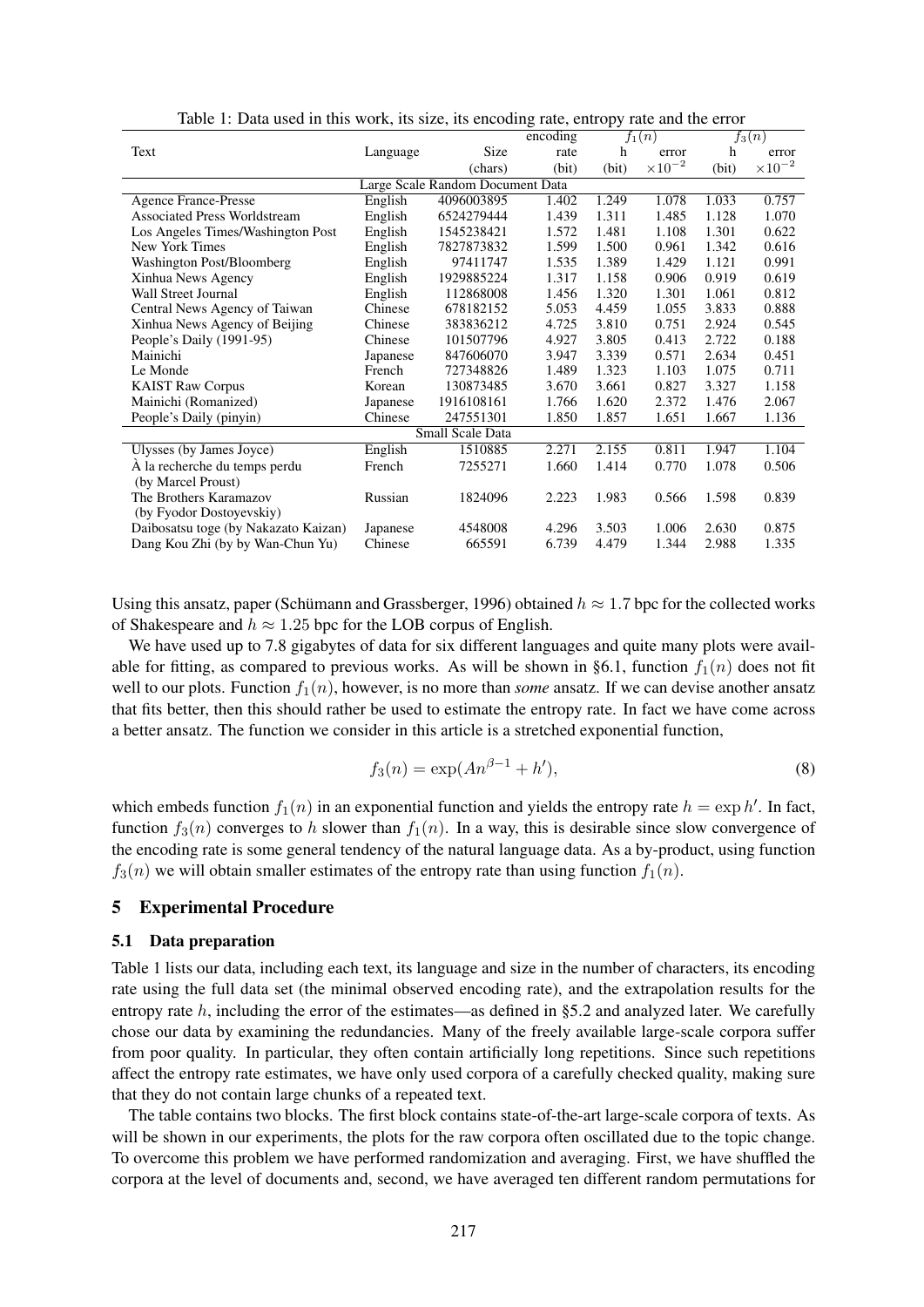each corpus. The experimental results shown from the 4th column to the last one of Table 1 pertain to so processed language data. As for the Japanese and Chinese data, in addition to the original texts of the Mainichi and People's Daily newspapers, the Romanized versions were generated.<sup>1</sup> In contrast, the second block of Table 1 contains long literary works in five different languages. These data have not been randomized. The data in the first and second blocks encompass six different languages.

## 5.2 Detailed procedure

To estimate the entropy rate, we have used the 7-zip compressor, which implements the PPMd algorithm. As discussed in §3, this compressor seems the best among state-of-the-art methods. It compresses best not only the real Wall Street Journal corpus but also the artificial Bernoulli process. For this reason, we have used this compressor. Further detailed options of the PPMd algorithm were carefully chosen. Since the 7-zip program compresses by recording statistics for file names as well, the input text was fed to the compressor via a Unix pipe so that the compression was conducted *without* a file name. We also carefully excluded the *header* of the compressed file (which includes the name of the compressor etc.). This header is included in the compressed file but does not count to the proper compression length.

Another important option of the 7-zip program concerns the maximal  $n$ -gram length used by the PPM, called here MAX. As noted in §3, when MAX is infinite the compression method is universal. But the larger MAX is, the slower the compression procedure becomes. Therefore, any available compressor sets an upper bound on MAX, whereas the user can choose the MAX value smaller than this bound (the bound equals 32 in the case of 7-zip PPMd). However, even within this preset range, it was not always the case that a larger MAX resulted in a better encoding rate. Therefore, in our work, for each full data set, we searched for the value of MAX that achieved the best encoding rate and consistently used those best encoding rates for different subsets of the full data set.

Having clarified these specific issues, our detailed experimental procedure, applied to each data set from Table 1, was as follows. First, for every  $n = 2^k$ , where  $k = 6, 7, \ldots, \log_2(\text{data size})$ , the first n characters of the full text were taken. This subsequence, denoted  $X_1^n$ , was then compressed using the 7zip program, and its size  $R(X_1^n)$  in bits was measured to calculate the encoding rate  $r(n) = R(X_1^n)/n$ . The obtained encoding rates for different n were fitted to the ansatz functions  $f(n) = f<sub>i</sub>(n)$ , where  $j = 1, 2, 3, 4$ . When encoding rates  $r(n_i) = R(X_1^{n_i})/n_i$  for K distinct values of  $n_i$  were obtained, the fit was conducted by minimizing the square error as follows:

$$
error = \sqrt{\frac{\sum_{i=1}^{K} (\ln r(n_i) - \ln f(n_i))^2}{K}}.
$$
\n(9)

The logarithm was taken here to ascribe a larger weight to the errors of the larger  $n$ , since we were particularly interested in the tail behavior of the data points.

## 6 Experimental Results

#### 6.1 Fitting Results

Figure 2 shows our results for the Wall Street Journal (WSJ) corpus (Table 1, first block, seventh line), which is the benchmark corpus most typically used in the computational processing of human language. The figure shows the encoding rate  $r(n)$  (vertical axis) as a function of the text size in characters n (horizontal axis). The left panel of Figure 2 shows the results obtained from the original text. The encoding rates tend to oscillate, which is due to topic changes in the corpus. Such oscillation is visible in majority of the natural language data, where some data can oscillate much worse than WSJ. In the context of entropy rate estimation such oscillation was already reported in paper (Schümann and Grassberger, 1996). Some possible way to cope with this problem is to shuffle the text at the level of documents. The right panel of Figure 2 shows the average encoding rate for the data 10-fold shuffled by documents. The data points in the right panel oscillate less than in the left panel. At the same time, since shuffling the documents introduces some randomness, the entropy rate estimate is about 1% larger for the randomized data

<sup>&</sup>lt;sup>1</sup>KAKASI and Pinyin Python library software were used to Romanize Japanese and Chinese, respectively.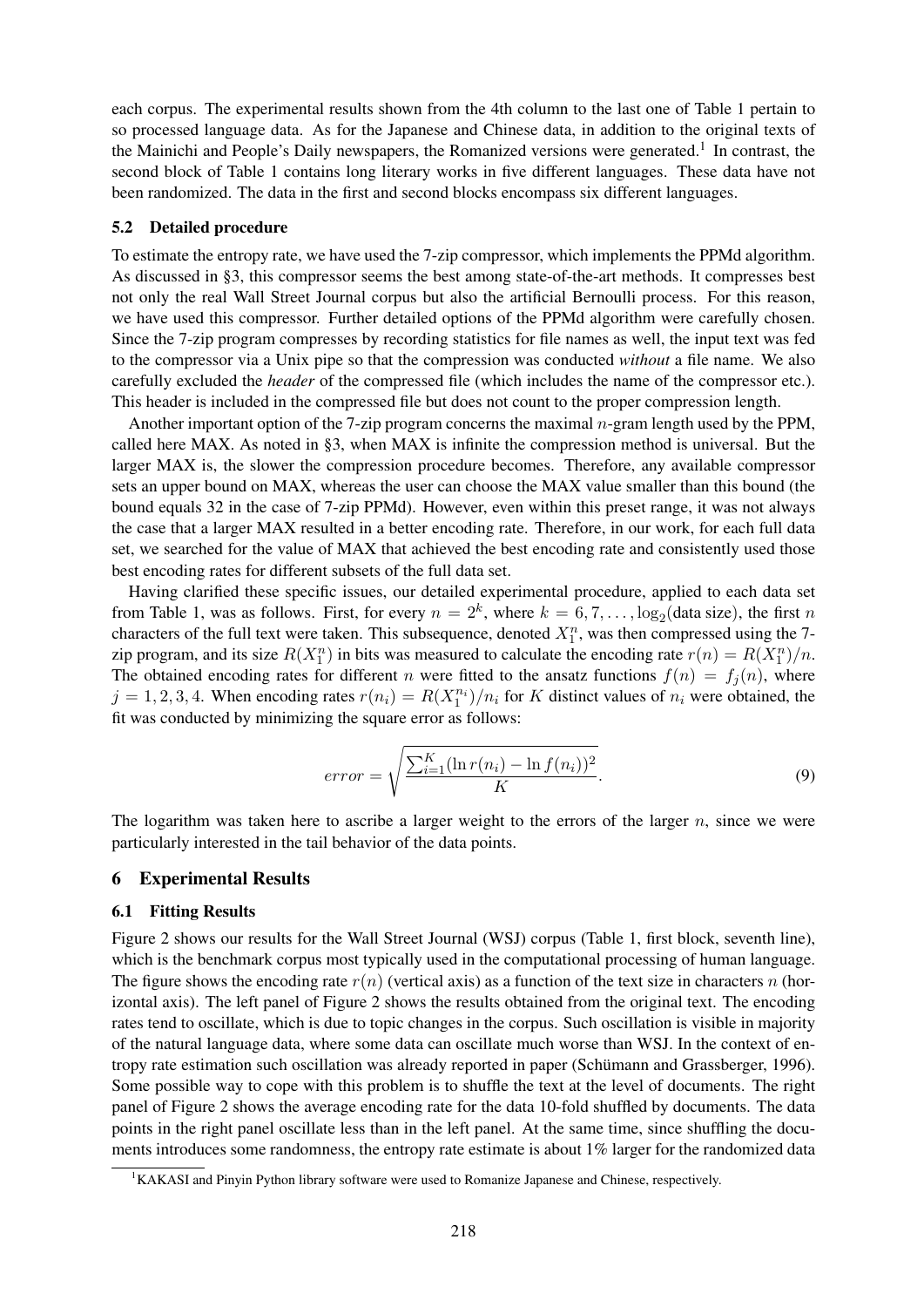

Figure 2: Encoding rates for the Wall Street Journal corpus (in English). The left panel is for the original data, whereas the right panel is the average of the data 10-fold shuffled by documents. To these results we fit functions  $f_1(n)$  and  $f_3(n)$ .

than for the original corpus. Both panels of Figure 2 show two fits of the encoding rate, to extrapolation functions  $f_1(n)$  and  $f_3(n)$ —given by formulae (6) and (8), respectively. Whereas, visually, it is difficult to say which of the functions fits better, we can decide on that using the value of error (9). The estimates of the entropy rate are  $h = 1.32$  with error being 0.0130 for  $f_1(n)$  and  $h = 1.061$  with error being 0.00812 for  $f_3(n)$ . We can suppose that function  $f_3(n)$  yields both a smaller entropy rate estimate and a smaller fitting error.

This hypothesis can be confirmed. We conducted the analogous fitting to all our data sets for three ansatz functions  $f_1(n)$ ,  $f_2(n)$ , and  $f_3(n)$ . The fitted values of h and error for  $f_1(n)$  and  $f_3(n)$ , for both 10-fold randomized corpora and non-randomized texts are listed in Table 1 in the last four columns. The average values of the *error* for  $f_1(n)$ ,  $f_2(n)$  and  $f_3(n)$  were 0.0113, 0.0194, and 0.00842 across all data sets, respectively. The plots therefore fit the best to  $f_3(n)$ . Among the three ansatz functions, function  $f_2(n)$  is the worst choice. In contrast, the stretched exponential function  $f_3(n)$  seems better than the modified Hilberg function  $f_1(n)$  and it consistently yields smaller estimates of the entropy rate.

#### 6.2 A Linear Perspective

If the exponent  $\beta$  does not depend on a particular corpus of texts, i.e., if it is some language universal, then for all three functions  $f_1(n)$ ,  $f_2(n)$ , and  $f_3(n)$  we can draw a diagnostic linear plot with axes:  $Y = r(n)$  and  $X = n^{\beta - 1}$  for  $f_1(n)$ ,  $Y = r(n)$  and  $X = n^{\beta - 1} \ln n$  for  $f_2(n)$ , and  $Y = \ln r(n)$  and  $X = n^{\beta - 1}$  for  $f_3(n)$ , respectively. In these diagnostic plots, the entropy rate corresponds to the intercept of the straight line on which the data points lie approximately. Since we observe that exponent  $\beta$  is indeed some language universal, we use these plots to compare different text corpora.

In these plots, ansatzes  $f_1(n)$ ,  $f_2(n)$ , and  $f_3(n)$  can be analyzed as a form of linear regression. Let us focus on  $f_3(n)$ , the function that yields the minimal fitting error. If we put  $Y = \ln r(n)$  as the vertical axis and  $X = n^{\beta - 1}$  as the horizontal axis where  $\beta = 0.884$ , the average value for the fit to  $f_3(n)$ , then the plots for all large scale natural language data (first block of Table 1) can be transformed as shown in Figure 3. It can be seen that each set of data points is roughly assembled in a linear manner.

In Figure 3, the black points are English, the white ones are Chinese, and the gray ones are other languages including Romanized Chinese and Japanese. Two main groups of plots can be seen in Figure 3, one lower and one upper, where the lower plots in black are for English and the upper plots in white are for Chinese . The results for other languages, shown in gray, are located somewhere between English and Chinese. The gray plots appearing amidst the lower group indicate Romanized Japanese and Chinese. These results show that the script type distinguishes the amount of information per character.

Two straight lines were obtained in Figure 3 for the English and Chinese groups by least squares fitting to all data points from each group, respectively. Since the horizontal axis indicates variable  $X = n^{\beta - 1}$ , condition  $n \to \infty$  corresponds to condition  $X = 0$ . The intercept of a fitted straight line is thus the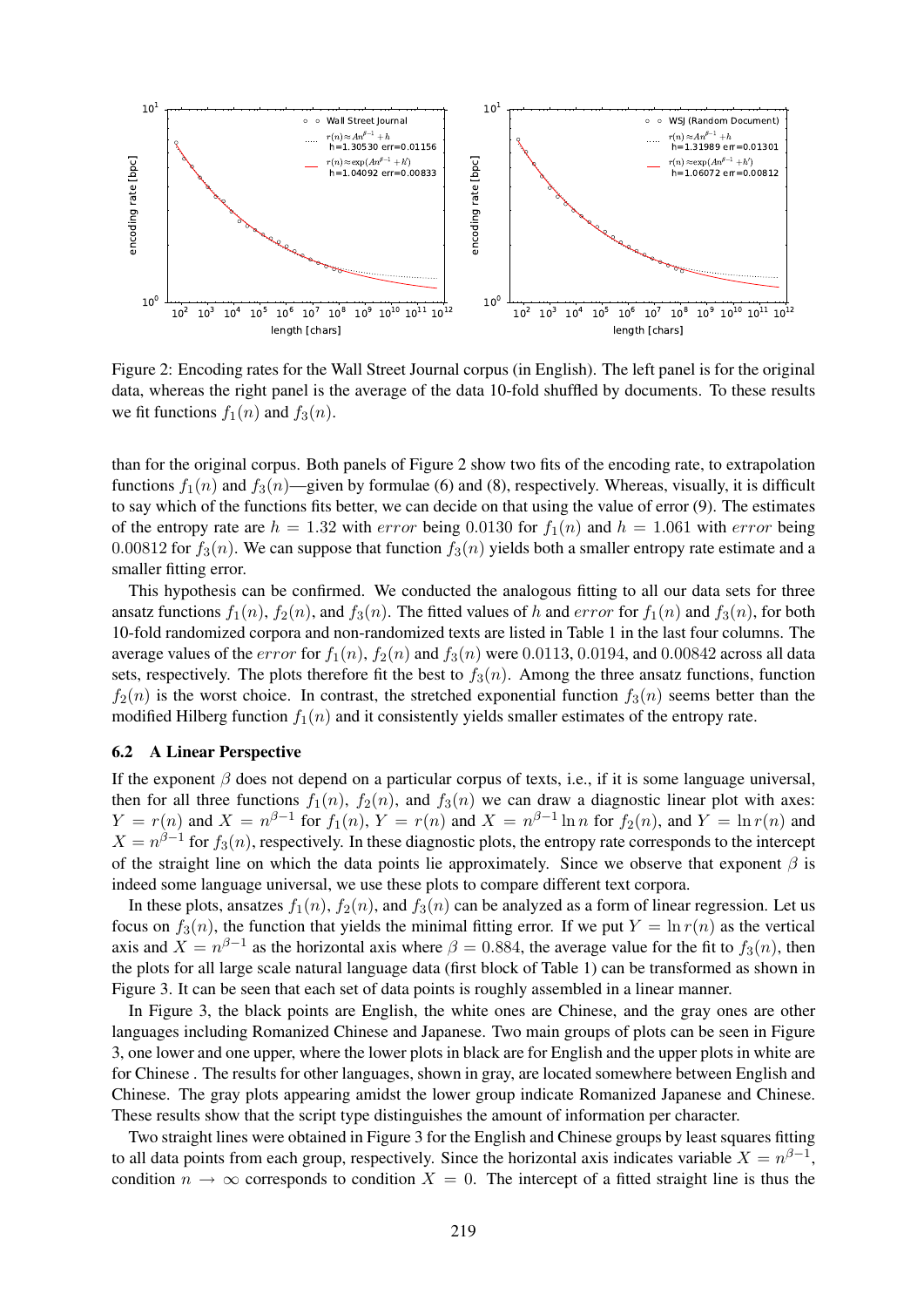

Figure 3: All large scale natural language data (first block of Table 1) from a linear perspective for function  $f_3(n)$ .

logarithm of the entropy rate. The intercepts are  $h' = 0.126$  and  $h' = 1.348$ , with the corresponding entropy rates  $h = 1.134$  bpc and  $h = 3.849$  bpc, for the English and Chinese groups, respectively. Compared to the values reported previously, the entropy rate estimate  $h$  is smaller by 20%. Interestingly, a similar analysis can be conducted for ansatz  $f_1(n)$ . For this function, by using the average of  $\beta =$ 0.789, the final  $h$  was found to be 1.304 and 4.634 for English and Chinese, respectively, which is similar to previous reports. Therefore, the estimate of the entropy rate depends on the used ansatz, with the better fitting ansatz yielding estimates smaller than generally agreed.

Given our results, we may revisit the question whether the entropy rate of natural language is a strictly positive constant. Our estimates of the entropy were obtained through extrapolation. Thus, the possibility of a zero entropy rate cannot be completely excluded but it seems highly unlikely in view of the following remark. Namely, if the entropy rate is zero, then the data points should head towards negative infinity in Figure 3. However, the plots do not show such a rapid decrease for data size of the order of several gigabytes. On the contrary, all endings of the plots for large data sizes are slightly bent upwards. Hence we are inclined to believe that the true entropy rate of natural language is positive and close to our estimates. Of course, a far larger amount of data would be required to witness the behavior of the plots in the margin between the infinite limit and the largest data size considered in our experiment.

# 7 Conclusion

In this article, we have evaluated the entropy rates of several human languages by means of a state-of-theart compression method. Compared to previous works, our contribution can be summarized as follows. First, we have calculated the compression rates for six different languages by using state-of-the-art corpora with sizes of up to 7.8 gigabytes. Second, we have extrapolated the empirical compression rates to some estimates of the entropy rate using a novel ansatz, which takes form of a stretched exponential function. This new ansatz function fits better than the previously proposed ansatzes and predicts smaller entropy rates than reported before. Especially for English, where the vast majority of previous works suggested an entropy rate around 1.3 bpc, our new results suggest the possibility of a value around 1.1 bpc. Some future extension of our work might be to simply enlarge the data, but it will not be trivial to obtain a uniform corpus of a larger scale. Hence, in the future work, it may be advisable to look for other computational approaches to the problem of entropy estimation.

The complete version of this article is available at (Takahira et al., 2016)